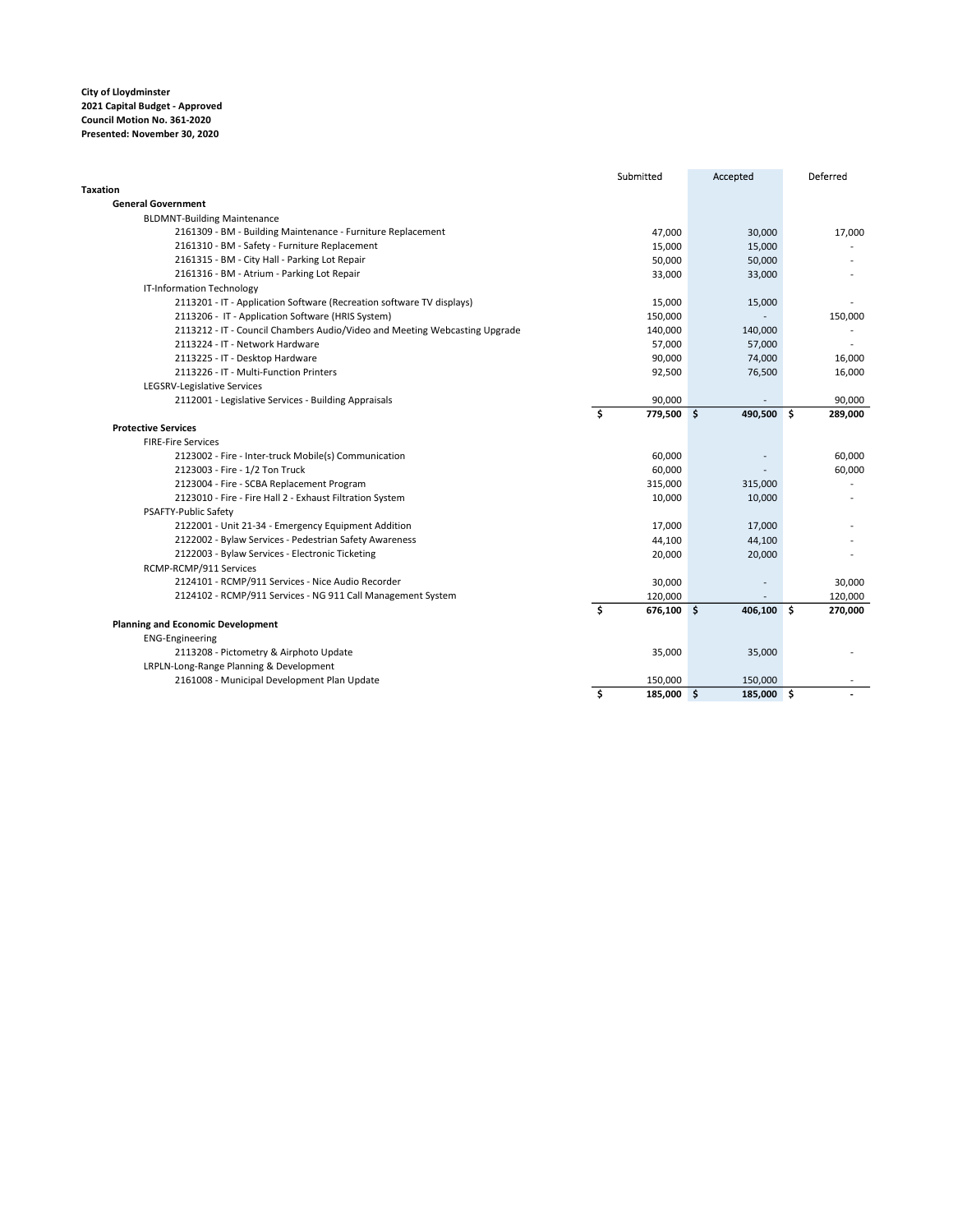|                                                                                 | Submitted        | Accepted        | Deferred        |
|---------------------------------------------------------------------------------|------------------|-----------------|-----------------|
| <b>Recreation and Culture</b>                                                   |                  |                 |                 |
| <b>AQUA-Aquatic Centres</b>                                                     |                  |                 |                 |
| 2173001 - BAC- Whirlpool Skimmer Replacement & Concrete Repairs                 | 100,000          | 100,000         |                 |
| 2173004 - BAC - Blinds                                                          | 10,000           | 10,000          |                 |
| 2173005 - BAC- Interior Painting                                                | 50,000           | 50,000          |                 |
| 2173006 - BAC - Exterior Renovations                                            | 50,000           | 50,000          |                 |
| 2173007 - BAC - Locker Replacement                                              | 250,000          |                 | 250,000         |
| ARENAS-Arenas                                                                   |                  |                 |                 |
| 2173401 - AM- Exterior Door Replacement                                         | 12,000           | 12,000          |                 |
| 2173402 - AM - Facility Assessment                                              | 10,000           | 10,000          |                 |
| 2173601 - RR - Facility Assessment                                              | 10,000           | 10,000          |                 |
| LCSC-Lloydminster Cultural & Science Centre                                     |                  |                 |                 |
| 2176105 - LCSC - Log Church Restoration Plan                                    | 35,000           | 35,000          |                 |
| 2176106 - LCSC - Compound Fencing Improvements                                  | 25,500           | 25,500          |                 |
| 2176108 - LCSC - Demolition                                                     | 400,000          | $\overline{a}$  | 400,000         |
| 2176109 - LCSC - Fleet Vehicle                                                  | 37,500           | $\overline{a}$  | 37,500          |
| LGCC-Lloydminster Golf & Curling Centre                                         |                  |                 |                 |
| 2173102 - LGCC - Backflow prevention system                                     | 10,000           | 10,000          |                 |
| 2173105 - LGCC - Compressor Rebuild                                             | 10,000           |                 | 10,000          |
| 2173106 - LGCC - Irrigation System Upgrade                                      | 597,300          | 597,300         |                 |
| 2173110 - LGCC - Fencing Upgrades                                               | 20,000           |                 | 20,000          |
|                                                                                 | 30,000           | 30,000          | ٠               |
| 2173111 - LGCC - Resurface Outdoor Stairs                                       |                  |                 |                 |
| 2173116 - LGCC - Roofing upgrades to Maintenance shop                           | 20,000<br>30,000 | 20,000          | 30,000          |
| 2173121 - LGCC - Restaurant Equipment Replacement                               |                  |                 |                 |
| 2173122 - LGCC - Sanitary Lift Station                                          | 50,000           | 50,000          |                 |
| PARKS-Parks                                                                     |                  |                 |                 |
| 2154001 - Cemetery Development                                                  | 100,000          | 100,000         |                 |
| 2171004 - BMASP - Asphalt Trail Upgrades                                        | 80,000           | 80,000          |                 |
| 2171005 - BMASP - Refurbish Lawn Bowling Green                                  | 200,000          | 200,000         |                 |
| 2171006 - BMASP - Parking Lot Improvements                                      | 60,000           |                 | 60,000          |
| 2171007 - BMASP - Picnic Shelter Concrete Pad and Fireplace rehabilitation      | 40,000           | 40,000          |                 |
| 2171101 - LBP - Ball Diamond Refurbish                                          | 20,000           | 20,000          |                 |
| 2171201 - Parks - Playground Installation                                       | 100,000          | 100,000         |                 |
| 2171203 - Parks - Beautification Projects                                       | 20,000           | 20,000          |                 |
| 2171254 - Parks - Dirt Screener                                                 | 25,000           | 25,000          |                 |
| 2171302 - Weaver Park Office Construction                                       | 200,000          |                 | 200,000         |
| PLNTOPS-Plant Operators                                                         |                  |                 |                 |
| 2174002 - Plant Operators - Updating Plant Drawings                             | 50,000           | 50,000          |                 |
| 2174010 - Plant Operators - Compressor Rebuilds                                 | 35,000           | 35,000          |                 |
| 2174012 - Plant Operators - SSC Condenser Fan Replacement                       | 15,000           | 15,000          |                 |
| 2174013 - Plant Operators - SSC Plant Vibration Analysis/Monitoring and Repairs | 25,000           | 25,000          |                 |
| 2174014 - Plant Operators - SSC VFD Replacement                                 | 7,500            | 7,500           |                 |
| 2174015 - Plant Operators - SSC Glycol Pumps Replacement                        | 15,000           | 15,000          |                 |
| 2174016 - Plant Operators - Integrity Management System                         | 15,000           | 15,000          |                 |
| 2174017 - Plant Operators - SSC Condenser Walkway                               | 35,000           | 35,000          |                 |
| 2174018 - Plant Operators - Spray Park Sand/Filters & Equipment Upgrade         | 10,000           | 10,000          |                 |
| 2174019 - Plant Operators - Archie Miller R-22 Refrigerant                      | 10,000           | 10,000          |                 |
| <b>RECCUL-Recreation &amp; Cultural Services</b>                                |                  |                 |                 |
| 2074008 - Recreation & Culture - Building Designs                               | 200,000          | 200,000         |                 |
| SERVUS-Servus Sports Centre                                                     |                  |                 |                 |
| 2173311 - SSC - Internal Mechanical Duct Cleaning                               | 90,000           | 90,000          |                 |
| 2173312 - SSC - Floor Scrubber                                                  | 40,000           | 40,000          |                 |
| 2173314 - SSC - Asphalt Parking Lot Rehabilitation                              | 156,000          | 156,000         |                 |
| 2173315 - SSC Electrical Panels Relocation to Admin Office (from Alta/Sask)     | 46,000           | 46,000          |                 |
| 2173316 - SCC - Admin Office Heating Upgrades                                   | 32,000           | 32,000          |                 |
|                                                                                 | \$<br>3,383,800  | \$<br>2,376,300 | \$<br>1,007,500 |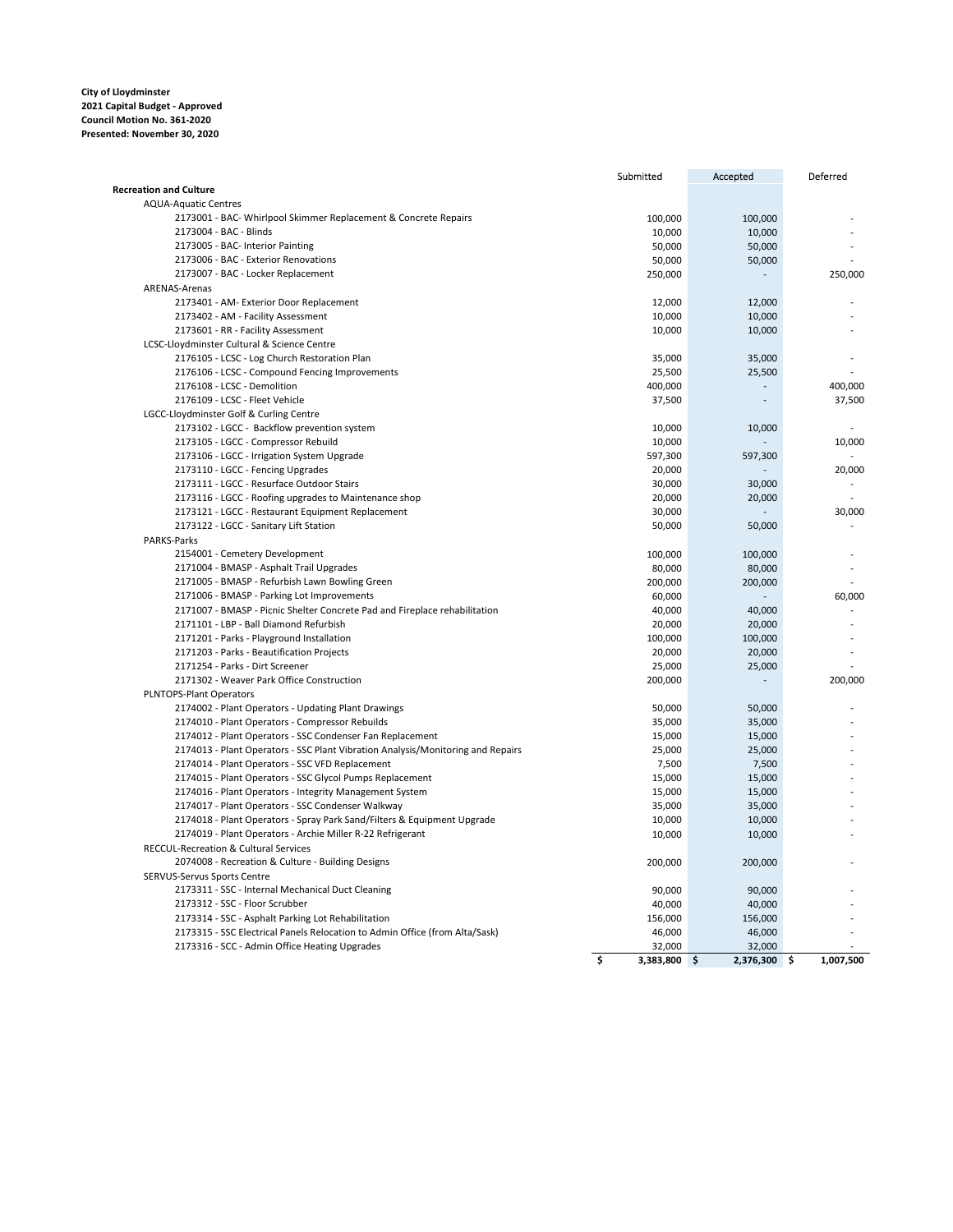|                                                                                               | Submitted |               | Accepted   |        | Deferred        |
|-----------------------------------------------------------------------------------------------|-----------|---------------|------------|--------|-----------------|
| <b>Transportation Services</b>                                                                |           |               |            |        |                 |
| APORT-Airport                                                                                 |           |               |            |        |                 |
| 2134001 - Airport - Replace Boiler System                                                     |           | 50,000        |            | 50,000 |                 |
| 2134002 - Airport - Taxiway Rehabilitation                                                    |           | 200,000       |            |        | 200,000         |
| 2134003 - Airport - Airport Signage                                                           |           | 50,000        |            | 50,000 |                 |
| 2134004 - Airport - Snow Plow Truck Replacement                                               |           | 253,000       | 253,000    |        |                 |
| 2134005 - Airport - Grader                                                                    |           | 329,000       | 329,000    |        |                 |
| 2134006 - Airport - De-icing Equipment                                                        |           | 180,000       | 180,000    |        |                 |
| 2134007 - Airport - Terminal building maintenance                                             |           | 50,000        |            | 50,000 |                 |
| 2134008 - Airport - Parking Lot Design                                                        |           | 50,000        |            | 50,000 |                 |
| <b>FLEET-Fleet Services</b>                                                                   |           |               |            |        |                 |
| 2122050 - Bylaw - Unit 21-34 - SUV                                                            |           | 55,000        |            | 55,000 |                 |
| 2122051 - Bylaw - Unit 22-51 - 1/2 Ton Truck                                                  |           | 46,000        |            | 46,000 |                 |
| 2132051 - Roads - Unit 17-60 - Grader                                                         |           | 580,000       | 580,000    |        |                 |
| 2132052 - Roads - Unit 22-60 - 1/2 Ton Truck                                                  |           | 46,000        |            | 46,000 |                 |
| 2171050 - BMASP - Unit 18-42 - Utility Side-by-Side                                           |           | 25,000        |            | 25,000 |                 |
| 2171259 - Parks - Unit 11-26 - Front Mount Mower                                              |           | 34,000        |            | 34,000 |                 |
| 2171261 - Parks - Unit 11-14 - Wing Mower                                                     |           | 126,000       | 126,000    |        |                 |
| 2273101 - LGCC - Golf Carts                                                                   |           | 175,000       | 100,000    |        | 75,000          |
| ROADS-Roadway Services                                                                        |           |               |            |        |                 |
| 2032003 - Concrete Intersection Construction (44 Street and 62 Avenue)                        |           | 1,010,000     | 1,010,000  |        |                 |
| 2032004 - Road Rehabilitation (44 Street between 62 Avenue and 75 Avenue)                     |           | 4,085,401     | 4,085,401  |        |                 |
| 2113607 - 2021 Street Improvement Program - Construction                                      |           | 3,200,000     | 1,700,000  |        | 1,500,000       |
| 2113611 - 2021 Traffic Signal Installation Program: 67 Street and 50 Avenue (Hwy 17) - Design |           |               |            |        |                 |
| and Construction                                                                              |           | 1,000,000     |            |        | 1,000,000       |
| 2113628 - Dangerous Goods and Truck Route Signage Procurement and Implementation              |           | 150,000       | 150,000    |        |                 |
| 2213606 - 2022 Street Improvement Program - Design Services                                   |           | 100,000       | 100,000    |        |                 |
|                                                                                               | \$        | 11,794,401 \$ | 9,019,401  |        | Ŝ.<br>2,775,000 |
|                                                                                               | \$        | 16,818,801 \$ | 12,477,301 |        | Ŝ.<br>4,341,500 |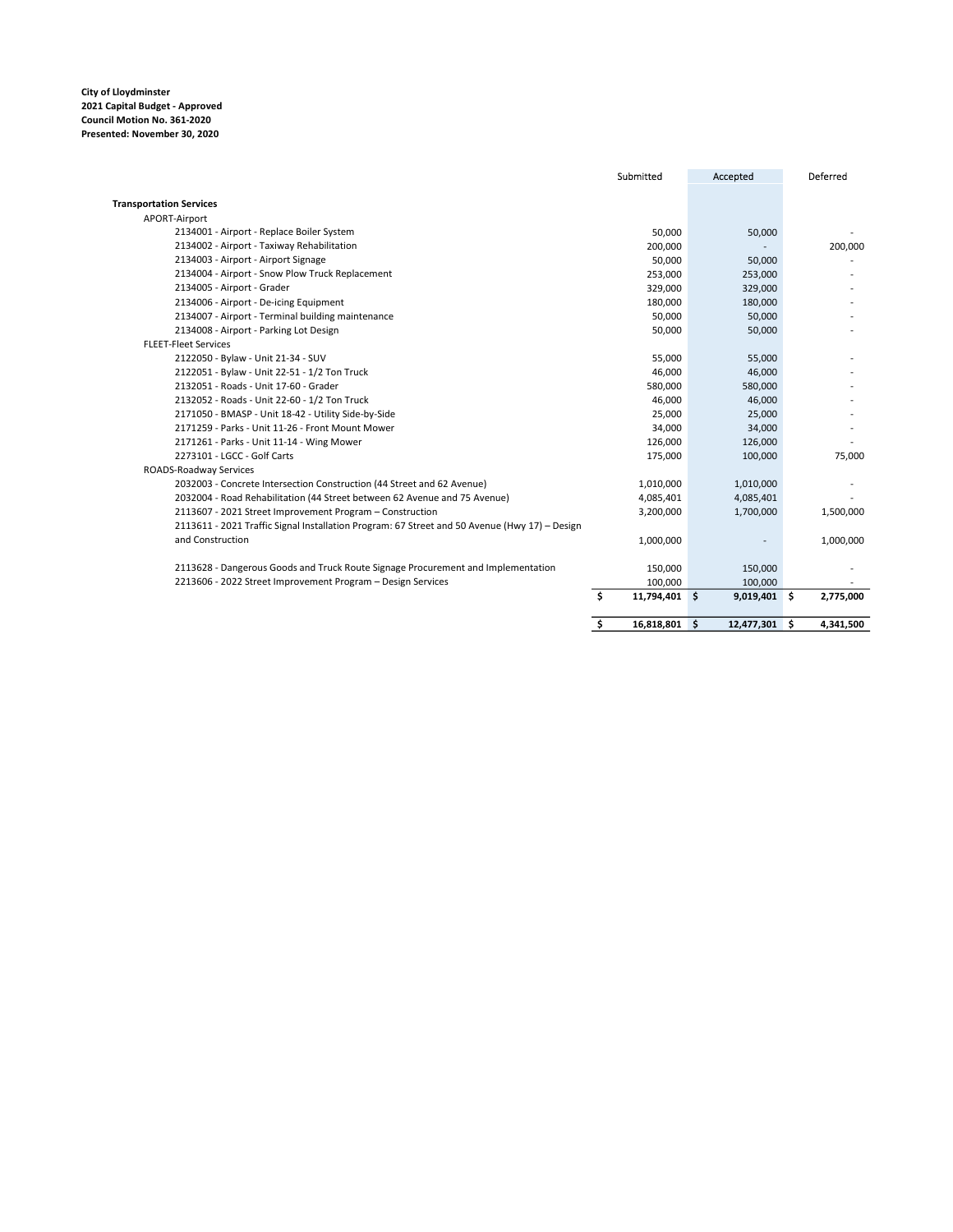|                                            | Submitted |           | Accepted  | Deferred |
|--------------------------------------------|-----------|-----------|-----------|----------|
| Land                                       |           |           |           |          |
| <b>Planning and Economic Development</b>   |           |           |           |          |
| LAND-Land Development                      |           |           |           |          |
| 2161202 - Land Division - Land Acquisition |           | 1,500,000 | 1,500,000 |          |
|                                            |           | 1,500,000 | 1,500,000 |          |